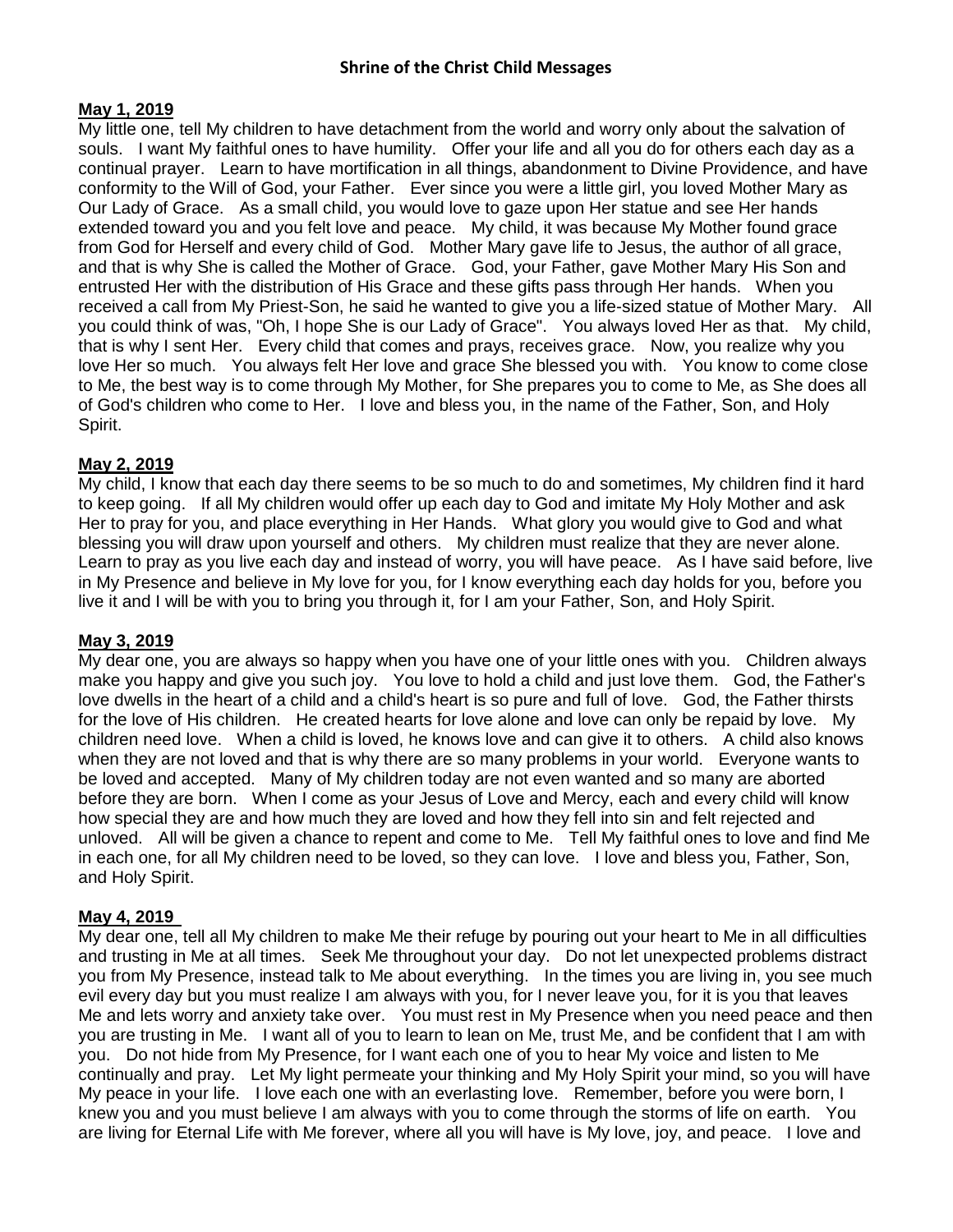bless you, for I am your Father, Son, and Holy Spirit.

# **May 5, 2019**

My dear one, I am asking all My children to pray for Israel, as well as, your own country. Many nations, now, are planning to destroy one another. Pray for My children all over the world, for it is My little ones who suffer when governments just want power and to take one another over. Many years ago, My disciples asked Me, "When will it be, what will be the sign of Your coming"? As I told them, "You will hear of wars and rumors of wars, but you are not to be alarmed for this must all take place. Nation will rise against nation and kingdom against kingdom, and there will be famines and earthquakes and all of this is just the beginning of suffering". And then, the great tribulation; many will suffer because of their faith in Me and some will fall away, for the tribulation will be great and never has this been from the beginning of time. For My faithful ones, I must shorten the days and immediately after the tribulation, the sun will be darkened and the moon will not give its light, and the stars will fall from the sky. But, do not fear, for this will be when the Son of Man shall be coming on the clouds of Heaven with Power and Great Glory. My Angels shall gather My faithful ones from one end of Heaven to the other. Only the Father knows the day or the hour, not even the Son. But, tell My children to be ready, for you do not know when your Lord is coming. Read your Bible and pay attention to the times you are living through, for I love and bless you, in the name of your Father, Son, and Holy Spirit.

# **May 6, 2019**

My little one, tell all My children, do not fear! For, in your Holy Bible, in Revelation 21, it tells you about the New Heaven and Earth and it tells you, "Behold, the dwelling of your God is with men. He shall dwell with them and they shall be His people and God Himself will be with them. He will wipe away every tear from their eyes and death shall be no more. Neither shall there be mourning nor crying nor pain, for the former things have passed away." I will make all things new. Today, many called you for prayer. So many are going through so much. Pray, My dear faithful ones, and believe this evil time shall pass and you will be in a New Heaven and Earth, where your Lord and God will dwell with you. Your prayers and faith will bring you each day closer to all I have waiting for every child of Mine who comes back to Me and gives up sin, for I love all My children and am calling each one to My truth to live My Commandments and look forward to Eternal Life with Me forevermore. I love and bless each one, in the name of your Father, Son, and Holy Spirit.

# **May 7, 2019**

My dear one, you are upset over the news tonight of another school shooting. You are praying for the families of the ones who are in danger, for you know what it is like to lose a child. But know, there is a new beginning that awaits all of you, a new light, for I am bringing all to a new beginning. Have faith and wait for the hour and the moment when I will act, for I will move among you with power. Continue to have faith in Me despite the darkness and gloom. Take heart and have courage. Hold My Hand and do not let go. Be ready, for I am preparing you for battle and I am telling you to be prepared. Watch and pray, for the hour approaches. I am calling you to be My Children of Light. Prepare yourself for victory. All evil will be destroyed. Trust in Me, keep your faith alive, and know the times of evil and darkness will end and My Holy Spirit will lead you. Follow My true teachings and have peace, for you know fear, worry, and anxieties are from the devil. Did I not tell you how I care for the birds of the air and feed them? Will I not care for My children? Do not worry about tomorrow, for today has its own problems. Only live one day at a time. Follow Me and obey My laws and love everyone I place in your life and you will have Eternal Life with Me forever. I love and bless each one, in the name of your Father, Son, and Holy Spirit.

# **May 8, 2019**

My dear ones, I come to each one of you today as your Jesus, your Savior. My little ones, look back over your own life. Can you see how quickly a lifetime passes? I want you to realize, I was always with you. When you were happy, I was with you and when you fell into sin, I was still with you to lead you on a path where you are today. And, when you carried a heavy cross, I helped you. My children, you are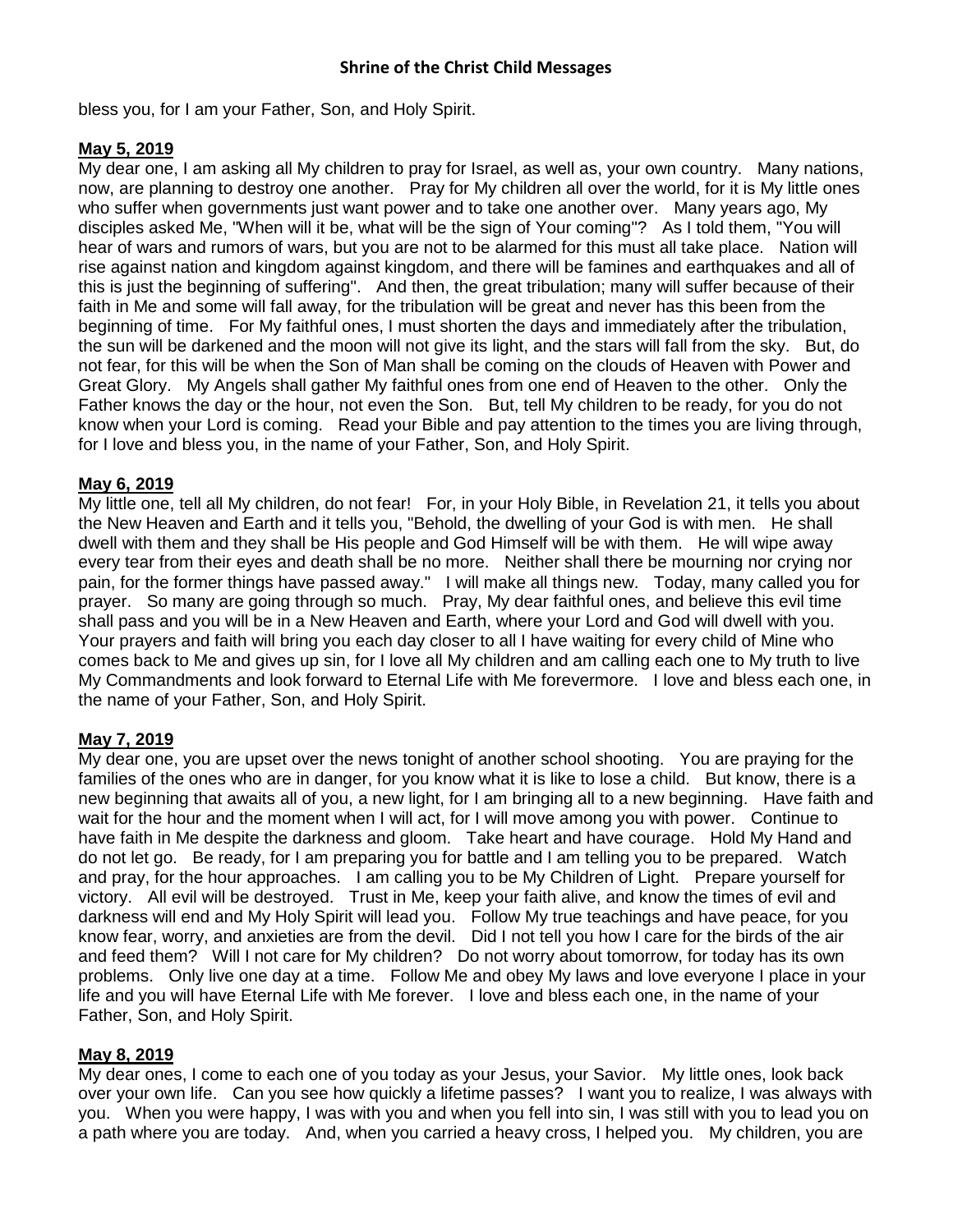living in a time of much evil and devastation, but do not fear. Remember, you are each walking with Me. This evil time will pass very quickly. As you are now gathered in prayer, you will need to continue on, and you will pray together and give one another the strength and fortitude to continue on. And, when things seem really bad, know I am coming. I will destroy all evil and My faithful ones who accept My Will, shall enter in My New Heaven and Earth. Just think of a life full of love, joy and peace. No growing old, no sickness, no evil; Everlasting Life, where all My children will love one another and enjoy being together as you do. Your unity was formed in Heaven by My Holy Mother and Me. Accept all I will send to pray and be Me to all. Love and understand each one, for I am in each child of Mine. Continue on, for as time seems to be more evil, know I am close and all evil will be destroyed, for I won the battle by My Death on My Cross to save each one for Eternal Life with Me, to bring you to Paradise. I love and bless you, for I am your Father, Son, and Holy Spirit.

# **May 9, 2019**

My dear one, tell My children to call on My Saints, for they also lived on earth as each one of you do now. Each day, if you would ask one of them to come to your aid and call on them by name, they would come help you. If you learn about them, you would understand, many of them had very hard paths to walk while they were on earth. And, yet they continued on and kept their faith. You are now living in a time when you face many uncertainties in your world and it is not easy keeping up with your state in life. Each and every day, you face trials and tribulations and sometimes you are hurt by others. My Saints in Heaven have also lived on earth and faced many trials and tribulations but they faithfully followed Me and kept their faith. I am calling each one of you to follow Me and keep your faith alive. My Saints are now in Heaven and wait to be called to help you and will come, for they now share perfect union with Me and that is holiness, and they pray that you will also continue on and receive perfect union with Me and become Saints. I love and bless you in the name of your Father, Son, and Holy Spirit.

# **May 10, 2019**

My dear one, pray each and every day for My Holy Church. My faithful ones, who are older now, remember how when they were small children, they received the truth of their Holy Catholic faith, and now evil has entered My Church. The evil ones want to change My laws. My Holy Church is not a church of compromise where sin is accepted. Sin is still sin, no matter what the world tells you or what sins they make legal according to their laws. Wake Up! By accepting sin, satan has the power he needs to destroy everything that is good. Your laws have murdered hundreds and millions of your own children in their mother's wombs through satan's influence. Your governments continue to make laws that sin is legal. My faithful ones know better. You must decide and make your own decision by the way you live, if you follow Me or not. You live upon earth to decide where you will spend eternity and I gave all of My children My Laws and Commandments to live by so we could share Eternal Life together. I love and bless you, in the name of your Father, Son, and Holy Spirit.

# **May 11, 2019**

My dear one, pray, for so many of My children in the world that are not loved. So many live in fear and abuse. The drugs in the world have spread and there are so many addictions. Once someone is on drugs, they will do anything to get them. When My children are not loved, they turn to many evil things to make up for the way they feel. All of My children need to know what love is and that they are special and wanted. When someone thinks they are not as important as My other children and develop an idea that they are not good enough, it is because no one has ever given them love and taken the time to help them realize how special they are. Many of My children do not know Me, for no one brought them to church or taught them to pray. When I come as Jesus of Love and Mercy, each and every one will realize what love is and each and every one will be given a chance to realize why their God and Father created them and how very special they each are. When I come, each and every one will have a new life with Me forever and each one will know, there is no greater love than God the Father has for every child that gives up sin and comes home to Him for Eternal Life, to live forever in love, joy, and peace. I love and bless you, in the name of your Father, Son, and Holy Spirit.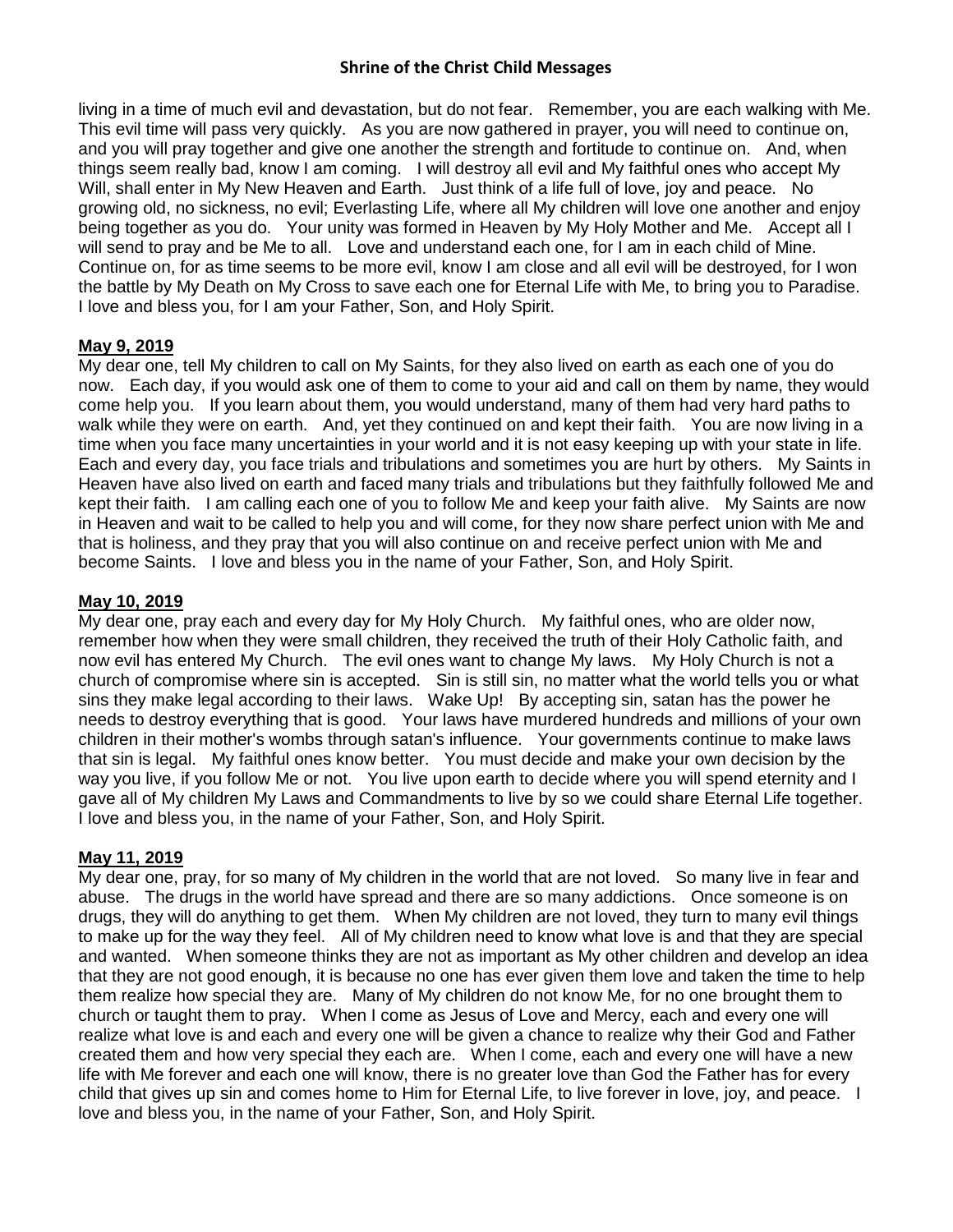# **May 13, 2019**

My dear little ones, I come to you today as a loving Mother. I am very pleased with each one of you. When you pray your Holy Rosary together, you pray with love from your heart. As you realize I called each one of you and you answered My Call (and I am a very proud Mother), your prayers ascend to Heaven and it gives all of Heaven, joy. My dear ones, I understand the evil times My children are living through, but you must not fear or worry, for My Mantle is wrapped around all of you with My love. I will always be with you and your prayers and strong faith will help Me crush satan. My Holy Son is also here and will now give you a message.

I am here today as your Jesus of Love and Mercy. I come today to ask each of you to continue on, for you are walking the path I have chosen for each one of you. The days ahead are not going to be easy when you hear of all that is taking place around you. Do not despair. Just say, "Jesus, I trust in You", and really trust Me and know I am coming soon. And, I will crush all evil and you, My children, will come into My New Heaven and Earth. You will have love, joy, and peace forever. I have chosen each one of you for a special mission and you will know in your hearts what I wish for you to do. Remember, you were chosen for these times before you were born and each of you were born with a special seed to love Me and My Holy Mother and to do God, your Father's Holy Will in these last days. Be joyful, My dear ones, for yes, you are seeing the most evil of times, but you will also see more miracles than ever before on Earth and each one will see Me soon, as I come to you as your Jesus of Love and Mercy. When I look into your eyes, you will realize how special you are and how much you are loved. I bless you, in the name of your Father, Son, and Holy Spirit.

# **May 14, 2019**

My child, pray for your country. The threat of war is real and your President is sending many ships, planes, and men to protect your forces that are stationed near Iran. Iran wants to kill and destroy. They want to take over Israel. You will see more and more signs until war breaks out and many countries become involved each day. Pray and do not fear. Everything in Scripture is now taking place. For many years, you and the ones in unity with you have been praying and preparing for these times. Know I am with you and will not leave you. All evil will pass and I will come, and My loving faithful ones will never cry another tear, for they will have Eternal Life with Me and death, sin, and all evil will be gone forever. You will all have everyone you ever loved with you. For I am God, your Father, and I am coming to bring all My children home to Me forever. I bless you, in the name of your Father, Son, and Holy Spirit.

# **May 15, 2019**

My dear ones, your faith in Me is being tested, now, by the evil one. Satan wants to destroy My children and their faith in Me. He believes he can destroy My Holy Church and all who believe in My teachings. Prepare, My faithful ones, for your love and faith in Me will be the weight of your Holy Mother's heel that will crush him. You are My loyal servants who were chosen before you were born for this time on earth to live. You have loved your Holy Faith since you were small children and you know Me, your God, and I have not forgotten you or My Promise to you. The gates of hell shall not prevail against My Holy Church. Believe and trust in Me, for you will see victory. I will not allow My Commandments and Laws to be disobeyed any longer. For I am coming soon and all will be given to come to follow Me and give up sin. Pray My dear, devoted ones, for you are living through the darkness of sin and evil. Many have listened to satan and rejected your God. Sin is sin and evil lifestyles cannot be accepted. I have given My children free will and I have warned you what would happen when My children go against My Laws. I must intervene because if I do not, your world would cease to exist. I love each one and am calling all My children to give up all evil and come to Eternal Life with Me. I love and bless you, in the name of your Father, Son, and Holy Spirit.

# **May 16, 2019**

My dear children, many today do not believe in Hell, but Hell is real and those who sin and refuse to repent of their sin, follow a path that only leads to Hell. Hell is completely opposite to Heaven. But, do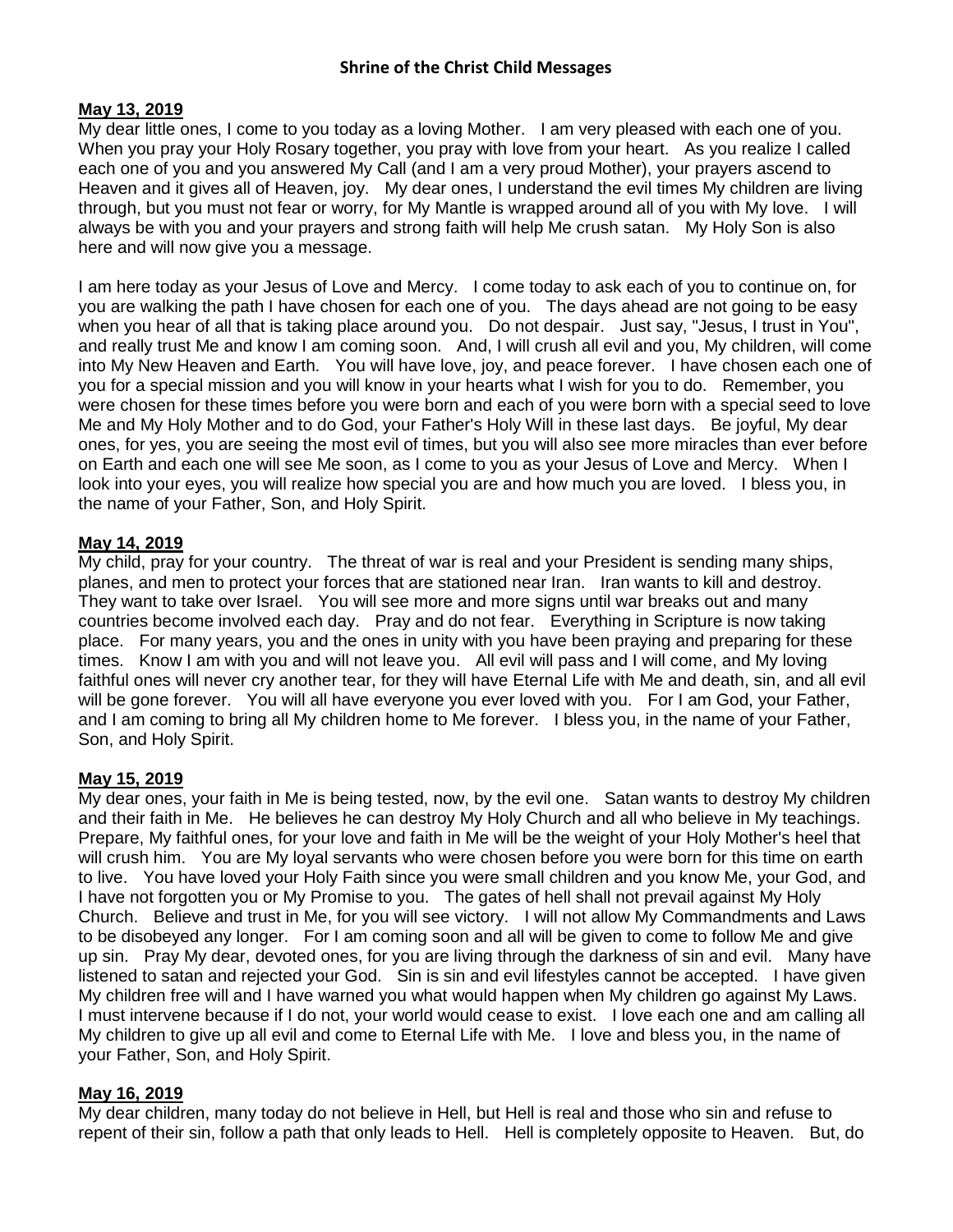not despair, My dear ones, for no one goes to Hell except those who do not wish to know Me. Yes, all have fallen short, but I will give each one a chance to come back to Me. Do things now in love and make your life a prayer. Offer many prayers for the ones that are now in Purgatory, for their only desire now is to come to be with Me in Heaven. Remember to pray for those you meet in your everyday life, also. Become a prayer warrior and fight the spiritual battle of sin. And, believe this time of trial will end and your time of love, joy, and peace in a New Heaven and Earth shall arrive. I love and bless you, for I am your Father, Son, and Holy Spirit.

### **May 17, 2019**

My child, tell My children, now is the time to pray and fast. Do not let satan trick you into thinking that nothing is going to happen, for all is happening now, each and every day. The evil is spreading everywhere. This Age of Evil will end but I will remain forever. You look forward to My Second Coming. You see the darkness around you but you are My Children of Light. Clothe yourself with righteousness and come to Me. Be ready, for I am preparing you for battle and My Word to you is, "Be Prepared, Watch and Pray, for the Hour is Fast Approaching." Prepare yourself for victory. A second chance will be given to all God's children by Divine Mercy, and in a matter of seconds, all will change. I am calling each one to Me. Hope in Me and have faith, not fear, for I am always with you. I love and bless you for I am your Father, Son, and Holy Spirit.

#### **May 18, 2019**

My dear little one, tell all My children to pray for all the storms that are taking place around you. There is an outbreak of tornadoes and many more to come. Many will be left homeless and some have lost everything they own. I have asked all My children to pray each day and live in My Presence, for you do not know what a day may bring. I am always with each one and only I know how many days each one has on earth before you come home to Me. Keep yourself ready. Go to Confession. Your greatest treasure is your soul. You live on earth to decide where you will spend eternity. If you live a life of love, you will spend eternity in Heaven. If you live a life of sin and do not repent, you will go to Hell. You all make your own decision by the way you live your life. When you do for others and love others, you do this for Me. If you hurt others, you hurt Me. My Warning is near and if you do not change your sinful ways and refuse to repent of sin, you will not escape My wrath. Trust in Me and repent of all sin and I shall guide you through this time. Walk My path of trust and you shall be a part of My Remnant and enter My Paradise to come. I am coming. Stand firm in your beliefs, not what the evil ones are trying to tell you. Sin, My children, is still sin. That will never change. Believe and keep your faith in Me, your God, and together we shall overcome all darkness and evil and the battle between good and evil will end, and My faithful ones know by the death of your Jesus on His Holy Cross, the battle was won and all sins can be forgiven. By His sacrifice, He came to earth to live and die and give His all so you could all come to Eternal Life with your God and Father. Die to yourself. Reject sin and find peace. Time is passing very quickly. Make yourself ready. I love and bless each one, in the name of your Father, Son, and Holy Spirit.

#### **May 19, 2019**

My dear one, you receive many calls, asking for prayers. Tell My children to believe in My unconditional love for each one. All things are possible. Tell of My calling each one and waiting and longing for each one to come to Me. Remember, I hear all prayers and I understand everything that each one is living through. So few realize how close I am and so many do not realize what is happening in the world at this time. Never before have My children given into sin and have accepted it into their lives so freely. Governments force My children to accept sin as part of their law. Read the signs of your times. Chastisement must come. Satan wants to destroy My earth and sin has given him power. Everything is accepted; abortion is the sacrifice of My innocents, sinful lifestyles, war is everywhere, and one natural disaster after another and even My Holy Church is going against My laws. Do not be blind and foolish. Look at the signs before you. Come to Me. I will give you peace. Obey My Commandments and love. It is the natural way of life and I created each one to live by loving one another, not to hate or gossip, or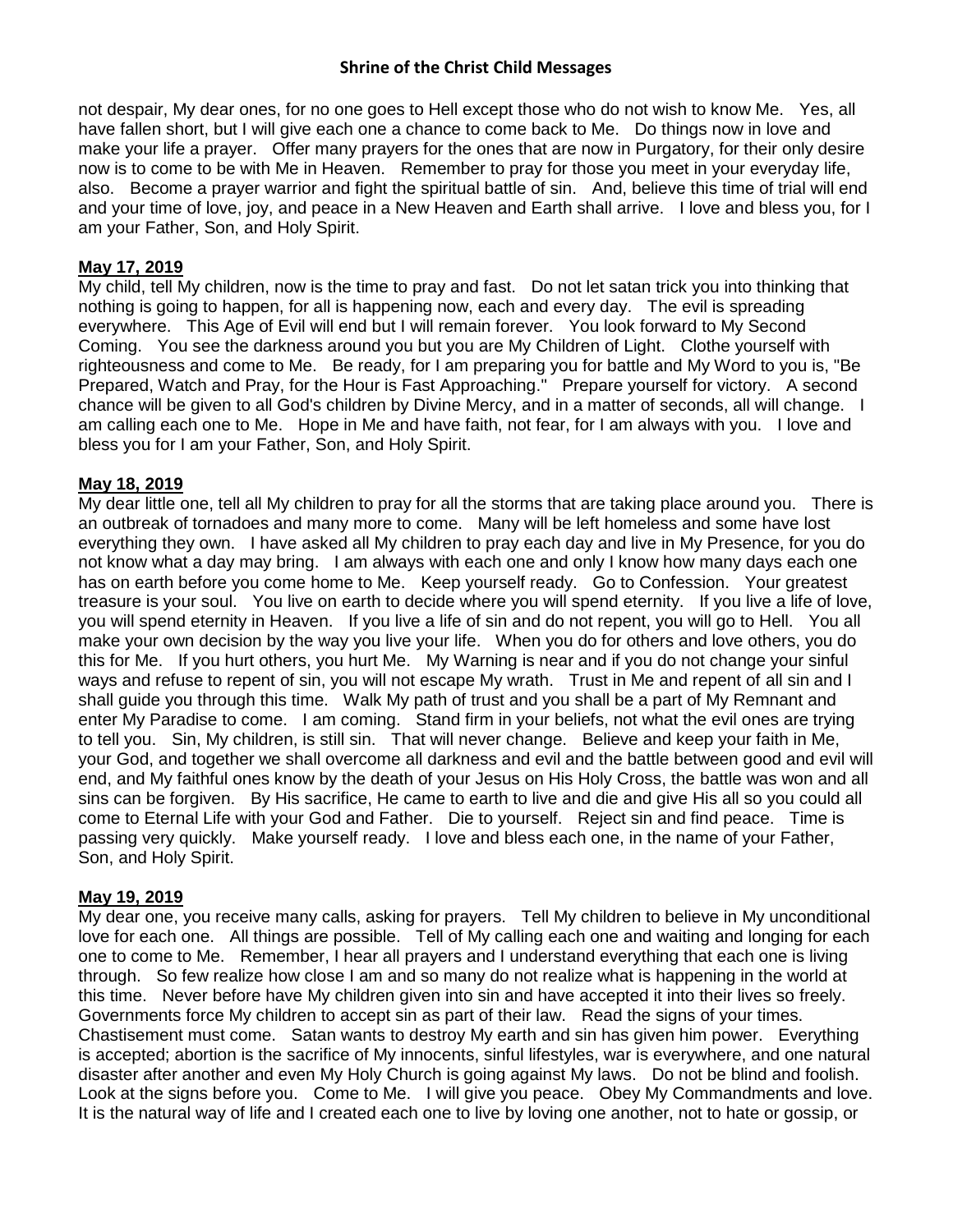to have greed, or envy one another. Trust in My love and I will give you joy and you shall feel My Presence in your hearts. I love and bless you, Father, Son, and Holy Spirit.

# **May 20, 2019**

My dear child, time is very short now but do you realize, as the days pass so quickly, evil will also pass? All My children will be given a great gift soon, in My Warning. All will be given the chance to come to Me, give up all sin, and have Eternal Life. Can you imagine the day when all my loved ones are reunited once again, when all My children will be loved? No one will ever die, for all sickness and evil will be a thing of the past, no more war, only love, joy, and unending peace. Look ahead, My dear ones, all the evil shall pass. Be happy, for each one has a chance to have Eternal Life with the One who created each one to live forever with Me. I love and bless you, for I am your Father, Son, and Holy Spirit.

# **May 21, 2019**

My dear one, today, as you prayed your rosary, I told you each prayer said from the heart is like a ladder to Heaven. As each bead passed through your hands, you felt yourself raising and coming closer to Me, and Jesus, and your Holy Mother. You felt peace and wanted to pray more. You knew in your heart each prayer was heard. You felt angels and saints praying with you and you thought of all your loved ones that are with Me now. In your mind, you could see each one. My child, this is all real. When My children pray from their hearts, I allow My angels and saints and all the ones they shared their life with, to join them in prayer. If only all My children would realize how close all of Heaven is when you pray. Your heart, mind, and soul leave the world and you enter in My Peace, I give you grace and blessings, and you are surrounded with Holy Angels. All the Saints you call on and love, and all the ones who loved you on earth that are with Me now, they come to be with you as you pray. If all My children would realize what they receive when they pray from their hearts, they would pray so much more, for it gives all of Heaven joy as each prayer is heard, for all of Heaven wants to share what they have with all the ones that are still walking their journey on earth to come home to Me. I love and bless you, Father, Son, and Holy Spirit.

# **May 22, 2019**

My dear faithful ones, as I sit here with you today as you pray together, it brings Me much joy. You have always been told, when two or more are gathered together to pray, I come to be with you. If you could see the many Angels that have also come today to surround you, you would be amazed. Also, your Holy Mother Mary is with you today. She loves all of Her children so very much, just as each one of you have loved ones you pray for and care about, She cares so much for all of God's children. When We come to join you as you pray, it helps to let you really realize that each prayer is heard and we come to join you. Also, My children, remember to call on My Holy Saints, for they also walked on earth, just as you do today. The times you are living in seem to be in complete turmoil, but when you stop to gather and pray, you leave the world and all the confusion behind you. Offer each day up to Me and live in My Presence, for I am truly with you each and every minute of each day and I know you and knew what you would live through before you were born. Never fear, for you will always have My love and protection, for you are Mine and I would climb upon My Holy Cross once again to save you and bring you to Me. I love you more than you can imagine. I am coming again and this time, as your Jesus of Love and Mercy and you will realize how much you are loved and how precious you are. I am calling each one to let the world go. Come to Me, walk with Me, obey My Commandments, and have Eternal Life forever. I love and bless you, Father, Son, and Holy Spirit.

# **May 23, 2019**

My dear one, I am with each one of My children and I want each one to have peace. Many times each day, if only My children would just stop for a moment and close their eyes and let Me hold you and know I am really with you and let your soul rest in complete union with Me. I want My children to have no fear of the future, for I am walking with you and I am your comfort for every sorrow. I want to draw you into My Sacred Heart, where you will have the security of My love, for I want your love and I want for each one to know Me, for I am your Jesus. I also walked paths of difficulty and hardship, and I understand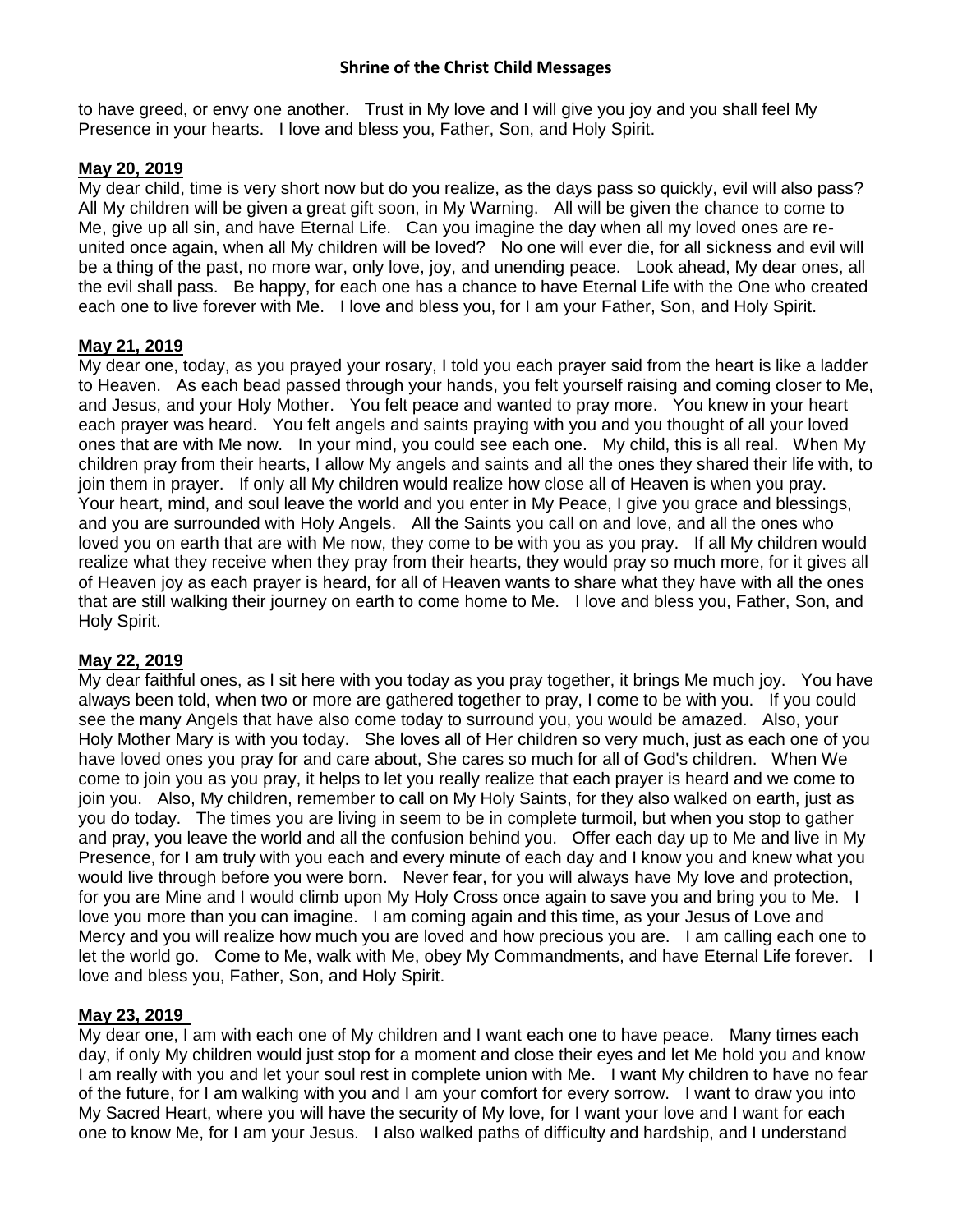what each one of you live through. Come to Me, lay everything at the foot of My Cross and pray and love. Together, we can work everything out. Just learn to trust Me. When you have a situation that troubles you, ask yourself, "What would My Jesus do?" Come to Me, bring Me your troubles, for I am God and I wish to bring you relief. I love you and I am calling each one to spend more time with Me, for I am your Father, Son, and Holy Spirit.

# **May 24, 2019**

My dear one, My faithful children are trying to serve Me and it is not always easy, because your world and satan wants to pull you away from Me. Do you see how important it is to get up every day and say, "Yes" to your God, despite the difficulty, temptations, and hardships? You do not see My plan for your life but if you pray and have faith, you can offer each day to serve your God, for you cannot do anything without Me and we can do everything together. Serve Me faithfully and you will know Heaven and, My dear ones, you will be overwhelmed with happiness. Bring every trouble to Me, for I am with you and I seek to help you. Draw closer to Me and let Me help you. Be at peace and tell Me everything and we will work everything out together. Do not fear, for I will never leave you and want each one to know Me, love Me, and serve Me, so we will have Eternal Life and happiness together. I love and bless you, in the name of your Father, Son, and Holy Spirit.

# **May 25, 2019**

My child, tell all My children to Pray, Pray, Pray. You have heard of all the tornadoes, flash floods, and storms. So many are suffering. Do My children not understand I must drop My Hand on a sinful world? So many of My children are being murdered by abortion and in many of your states, abortion rights activists say, "My body, my right to do with it as I please, it is my choice". Who has the right to kill? Life does not matter anymore. When My faithful ones stand up for life, people start to march for their right to kill. Abortion must stop. And, I will drop My Hand on an evil world that now believes they have the right to do anything. I gave My children Commandments and I said, "Do not Kill!". Then, so many countries want to destroy one another, kill each other for power, more greed, and hate. Nuclear weapons are being made in great numbers. My children do not even care who may be destroyed, as long as, they can kill one another and have more control. Governments are passing laws to make sin legal. I Am Coming. I will put a stop to all evil. I did not create My children to live in sin. Each one will see their sin and each one will have a chance to change. If they refuse and go on believing they have the right to sin, they will see who is in control. Open your eyes! No one has the right to disobey My laws. Pray, for your days are numbered. Evil must be destroyed and I must now drop My Hand on your sinful world. I love and bless you, Father, Son, and Holy Spirit.

# **May 26, 2019**

My dear one, I am calling all My children to pray, for the times My Holy Mother has been warning you about are here and now. She came to call the world to conversion but many will not listen. She asked for all of God's children to make your life a prayer and to offer your work as a prayer so that everything you do brings you closer to Me. She told all Her children She would pray for them and intercede for all of you before God, your Father, so that you would understand the greatness of the gift your Father gave to His children, that She could come to give you messages as never before on earth in history since the beginning of the world. The messages were given to transform your lives. The words were from Heaven by the coming of My Holy Mother. God, your Father, was giving you all great graces. She asked you to pray for peace. Your world does not understand that it makes evil appear good and denies the existence of sin. My faithful ones need to pray, as much as you can, and let God lead you to what He wants you to do and where He wants you to go. Your Father in Heaven will guide you. The children who have answered your Holy Mother's call, you have been very blessed. Pray to the Holy Spirit for enlightenment and as Our Mother Mary said, pray, pray, pray. I bless you, in the name of the Father, Son, and Holy Spirit.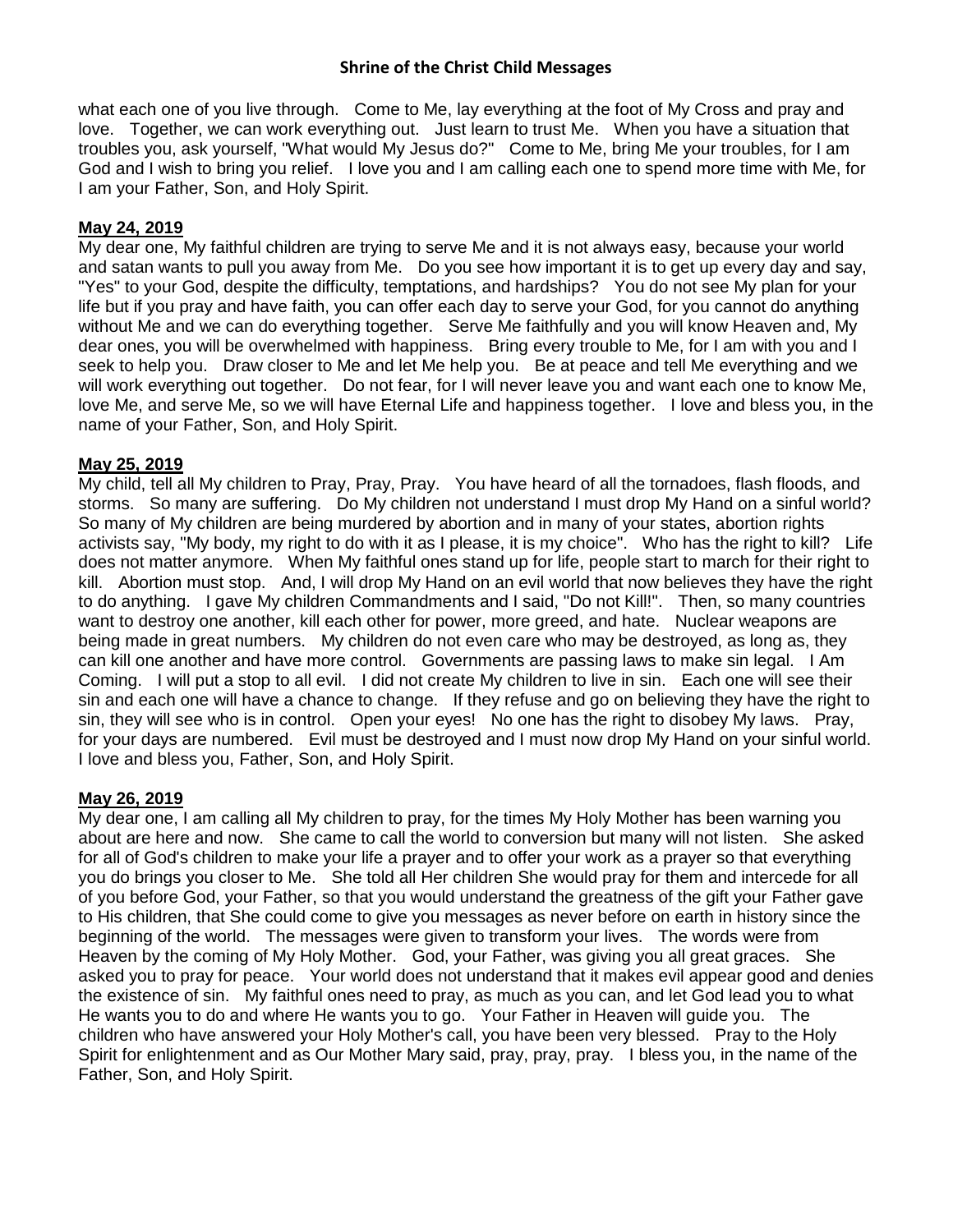# **May 27, 2019**

My Little One, I come to call all My faithful ones to be with Me in Adoration. I wait for each one. Come to Me in confidence that I am waiting for you. If you are suffering, I will help you, for I have the power, wisdom, and goodness to aid you in all your miseries. Come before Me, for I know everything about you. Let Me love you and speak to your heart. My love and I could never abandon you. Let Me fill you with My love and true peace. My dear ones, if you knew how much I love you and long to be with you, you would come often to be with Me. Your prayers could help the poor souls in Purgatory and all the non-believers who don't know Me. I will take your prayers and intentions into My Sacred Heart. Your love and prayers will go before God, your Father and ascend to Heaven. When I tell you, I am with you, I am really with you. I see the world from your eyes. I walk your walk. I feel the weakness and pain in your body, as you do. When you are ill, focus on the fact that every minute of every day, your Jesus is with you. Talk to Me. I have so much to tell you. Once you rely on Me, your life will become less stressful. Trust Me and believe I walk with you. I bless you, in the name of your Father, Son, and Holy Spirit.

# **May 28, 2019**

My Little One, trust in Me and tell My children to prepare, for I must put an end to the evil that is now controlling your country and the world. Do My children realize how many of My precious innocent ones have been aborted? Why do so many think they have a choice? Abortion is murder. How can a Mother kill her own child? Children are a gift; a blessing from God. Look around. Is nothing sacred anymore? Life is a precious gift. When you were very small, the first thing you learned was, who made you. God made you. Why did God make you? To get to know Him, love Him, and serve Him. So many do not know Me or love Me and only want to serve themselves. Some are so selfish that they can kill a child before it is born. How can they justify such a sin? And now, some states have passed a law; it is just fine to kill a baby at birth, if the mother does not want the child. This is the last straw. I must put a stop to the evil so many believe in. You have seen many storms. Believe Me, this is just the beginning. Mankind is calling My justice down on himself. I gave My life for each one on Calvary, so you could be forgiven. I paid the price for your sin, but you must ask for forgiveness and repent of your sins. Wake up, see the signs all around you; a great and terrible chastisement that mankind is calling upon himself. Come to Me now and seek forgiveness, for I am about to put an end to the evil and sin that consumes the world. Only the ones that come to Me and are truly sorry for their sins and seek forgiveness will have Eternal Life with Me, full of love, joy, and peace. Pray, My children. Trust in Me and make yourself ready. Believe Me, all has begun. I will cleanse your world of all evil. I love and bless you, in the name of your Father, Son, and Holy Spirit.

# **May 29, 2019**

My little child, I want My children to forgive anyone who has hurt you or caused you pain. To forgive, you must forget. Satan will work on you to make the hurt and pain much more than when it happened. He wants to take your peace away. If I could forgive the ones who crucified Me, can My children learn how to forgive others? You talk about forgiveness, but do you have forgiveness in your hearts? You must not hold on to hurt, anger, and envy. Forgiveness is love. When what happened comes into your mind, you must forget it immediately. Do not let it sink into your mind and heart. If you want to follow Me, you must love and forgive others as I did. I will help you, if you ask Me with an open heart and mind and then you will have true peace. Let everything go, die to yourself, give everything to Me. Trust Me. Little time is left to change your lives. Without faith, you have nothing. With faith, you have Me and I can work miracles through you. Believe, My children, the more you believe in Me, the more you will work on removing all sin and unforgiveness from your life. I love you and am always with each one. Live in My Presence and let Me lead you each day, and I will lead you to Eternal Life. I love and bless you, for I am your Father, Son, and Holy Spirit.

# **May 30, 2019**

My Dear One, your world is blinded by sin. So many of My children live in sin and do not care, because the world you live in has made all sin acceptable. Even your media is controlled by satan. So few can